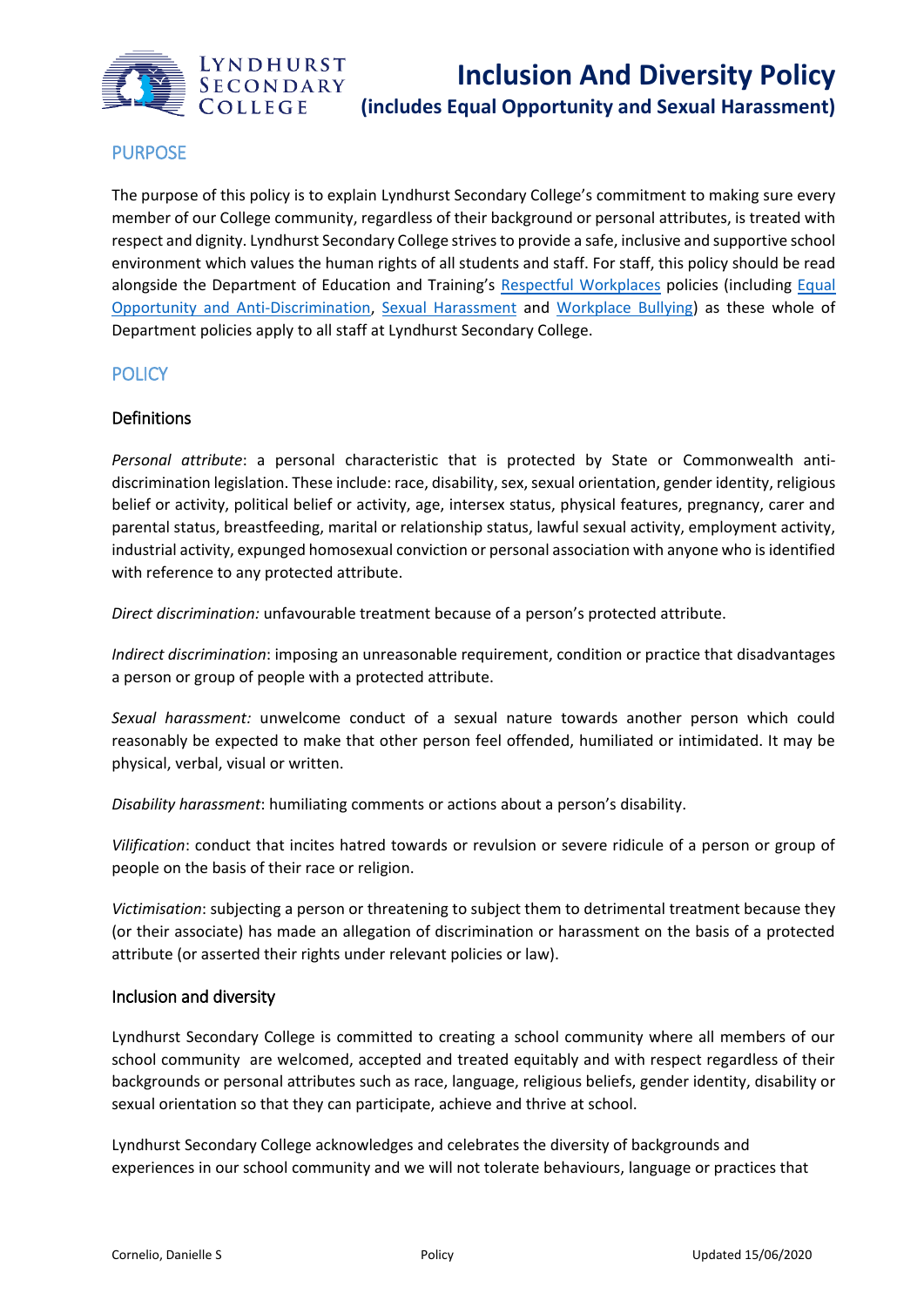# LYNDHURST SECONDARY COLLEGE

label, stereotype or demean others. At Lyndhurst Secondary College we value the human rights of every student and we take our obligations under anti-discrimination laws and the Charter of Human Rights and Responsibilities seriously.

Lyndhurst Secondary College will:

- actively nurture and promote a culture where everyone is treated with respect and dignity
- ensure that students are not discriminated against (directly or indirectly) and where necessary, are reasonably accommodated to participate in their education and school activities (eg school sports, concerts, camps, excursions/incursions and celebration events) on the same basis as their peers
- acknowledge and respond to the diverse needs, identities and strengths of all students
- encourage empathy and fairness towards others
- challenge stereotypes that promote prejudicial and biased behaviours and practices
- contribute to positive learning, engagement and wellbeing outcomes for students
- respond to complaints and allegations appropriately and ensure that students are not victimised.

The Lyndhurst Secondary College community is committed to providing a safe, challenging and stimulating learning environment which champions individual differences, excellence and integrity in order to develop open-minded citizens capable of contributing confidently and responsibly to an everchanging world. **Our vision** – empowering students for learning and life- is supported by a clear **set of values** – Excellence, Commitment, Integrity and Respect all of which are underpinned by an overarching belief in high expectations for all.

Bullying, unlawful discrimination, harassment, vilification and other forms of inappropriate behaviour targeting individuals or groups because of their personal attributes will not be tolerated at Lyndhurst Secondary College.

Lyndhurst Secondary College will take appropriate measures, consistent with our *Student Wellbeing and Engagement* and *Bullying* policies to respond to students who demonstrate these behaviours at our school.

Students who may have experienced or witnessed this type of behaviour are encouraged to speak up and to let their teachers, parents or carers know about those behaviours to ensure that inappropriate behaviour can be addressed.

### **Reasonable adjustments for students with disabilities**

Lyndhurst Secondary College also understands that it has a legal obligation to make reasonable adjustments to accommodate students with disabilities. A reasonable adjustment is a measure or action taken to assist students with disabilities to participate in their education on the same basis as their peers. Reasonable adjustments will be made for students with disabilities in consultation with the student, their parents or carers, their teachers and if appropriate, their treating practitioners. Our school may consult through Student Support Group processes and in other less formal ways. For more information about support available for students with disabilities, and communicating with us in relation to a student's disability, please refer to our school's *Student Engagement* policy] or contact Claudia Duffy on 59960144 or via email at Claudia.Duffy@education.vic.gov.au for further information.